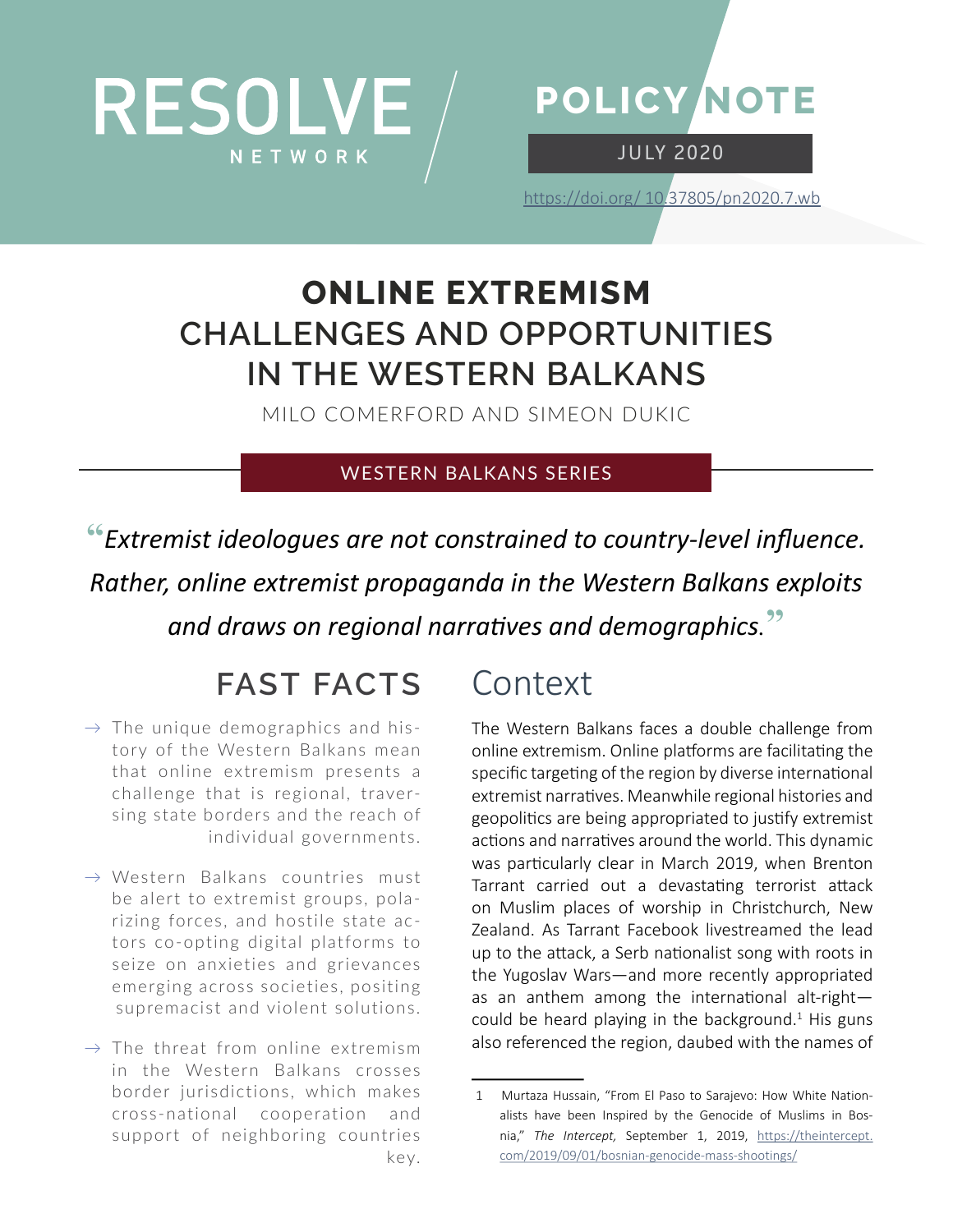historical figures from the Balkans who had resisted Ottoman invasion, and framing his actions as part of a parallel resistance against "Islamization."

The Western Balkans' presence in a global far-right online subculture tied to the radicalization of the Australian Tarrant may seem incongruous. However, this phenomenon is part of a wider trend that underscores the growing challenge posed by the proliferation of transnational extremist ideologies on online platforms, both violent jihadist and extreme right wing. In the Western Balkans, this poses a number of specific risks.

#### *Online Extremism and the Western Balkans*

The unique demographics and history of the Western Balkans mean that online extremism presents a challenge that is fundamentally regional, traversing state borders and the reach of individual governments. Extremist ideologues are not constrained to country-level influence. Rather, online extremist propaganda in the Western Balkans exploits and draws on regional narratives and demographics. Many Western Balkans extremist ideologues, for example, have followings across the region that correspond largely with linguistic lines—ethnic Albanian Salafijihadist clerics from Kosovo also have an influence in Albanian language communities in Albania and North Macedonia,<sup>2</sup> while supremacist Serbian nationalist narratives target Serb populations across Serbia, Bosnia and Herzegovina, Kosovo, and Montenegro. Such regionalized extremist narratives cannot be detached from legacies of conflict and longstanding interethnic tension within the region.

Outside of the region, international extremist influencers use the web to target audiences in the Western Balkans with a plethora of international websites propagating content in local languages gaining significant penetration in the region's online space. Neo-fascist Croatian groups, for instance, are propagating extremist narratives aimed at diaspora communities within the Western Balkans, seeking to rewrite Croatia's World War II Ustasa legacy.<sup>3</sup>

Meanwhile small elements of diaspora communities in Western Europe, North America, and Australia play a central role in following, and propagating, Western Balkans-based extremism online.<sup>4</sup> Further afield, Islamist extremist narratives are also targeted at Western Balkans populations. IslamHouse, a prominent Gulf-based website hosting content from a number of Islamist extremist clerics, hosts over nine thousand items of content in Western Balkan languages (compared to seven thousand English-language files). In 2015, the US-based white supremacist portal, Stormfront, boasted 180,000 posts on its southeast Europe-focused forum, largely on the Western Balkans. At the time, Serbia and Croatia showed some of the highest proportional search interest in Stormfront globally according to data from Google Trends.<sup>5</sup>

<sup>2</sup> Vesë Kelmendi, and Rudinë Jakupi, *Countering the Myths of IS: How to Counter the IS Narrative Online? The Case of Albanian-Speaking Countries*, Kosovo Centre for Security Studies, 2019, [http://www.qkss.org/repository/docs/Countering-ISIS-myths](http://www.qkss.org/repository/docs/Countering-ISIS-myths-eng_724280.pdf)[eng\\_724280.pdf](http://www.qkss.org/repository/docs/Countering-ISIS-myths-eng_724280.pdf).

<sup>3</sup> During WWII part of the Yugoslav Kingdom was ruled by a Nazi puppet-state led by the Croatia Ustata regime which was responsible for mass atrocities against Jews, Serbs and Roma. See more on diaspora groups: Sven Milekic, "Croatia's Far Right Draws Strength from Diaspora", *Balkan Insight*, 5 January 2018, [https://balkaninsight.](https://balkaninsight.com/2018/01/05/croatian-far-right-draws-strength-from-diaspora-01-04-2018/) [com/2018/01/05/croatian-far-right-draws-strength-from-diaspora-01-04-2018/](https://balkaninsight.com/2018/01/05/croatian-far-right-draws-strength-from-diaspora-01-04-2018/)

<sup>4</sup> "Balkan Terror Trials Reveal Links to Western Europe", Balkans Investigative Research Network, January 9, 2018, [https://bal](https://balkaninsight.com/2018/01/09/balkan-terror-trials-reveal-links-to-western-europe-01-08-2018/)[kaninsight.com/2018/01/09/balkan-terror-trials-reveal-links-to-western-europe-01-08-2018/](https://balkaninsight.com/2018/01/09/balkan-terror-trials-reveal-links-to-western-europe-01-08-2018/)

<sup>5</sup> Joseph Bernstein, "The Internet's United Nations Of White Nationalists", *Buzzfeed News*, June 24, 2015, [https://www.](https://www.buzzfeednews.com/article/josephbernstein/the-internets-united-nations-of-white-nationalists) [buzzfeednews.com/article/josephbernstein/the-internets-united-nations-of-white-nationalists](https://www.buzzfeednews.com/article/josephbernstein/the-internets-united-nations-of-white-nationalists)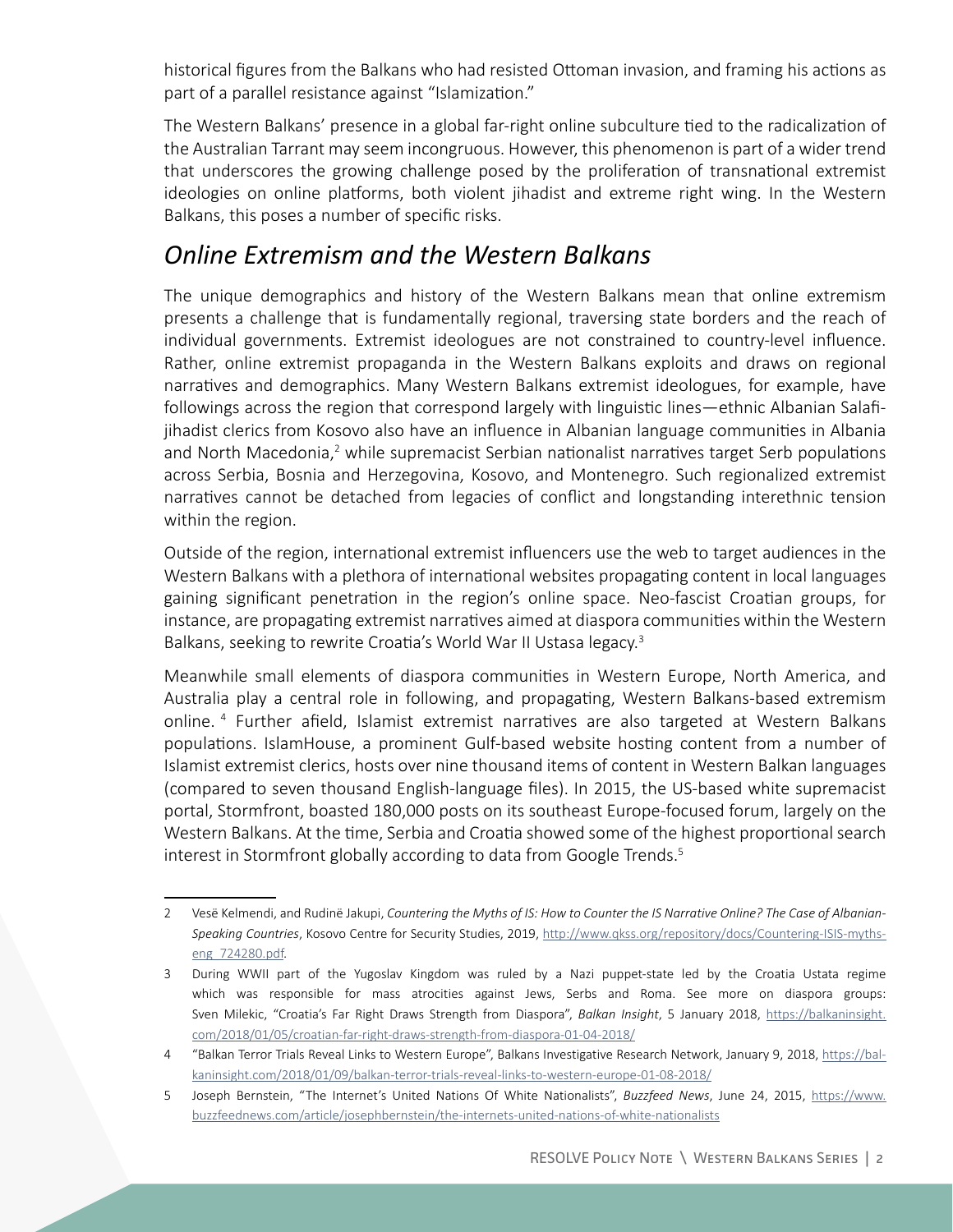The online space is also bringing region-specific extremist narratives to the world stage. These narratives frame the Western Balkans, with its unique religious and cultural diversity, as a front line in a clash of civilizations between the Christian and Islamic worlds. In a polished 2015 propaganda film, ISIS declared the Western Balkans the next "frontier" for global jihad to both the region and its global audiences. The narrative it amplifies in the video is that Muslims have been long subjugated by the "atheist" communist Albanian and Yugoslav states and then suffered crimes against humanity by Christians during the Yugoslav wars. On the other end of the extremist spectrum, one UK-based self-styled "Christian militant order" claimed to be waging an "online war" in the region, purporting to reach an online audience of tens of millions with its videos in Serbian and Croatian.<sup>6</sup> The group also provided offline support for Kosovo-based groups, issuing military-grade hardware and clothing to support the "front line in the fight to protect Christendom from Islamist invasion."<sup>7</sup>

## Relevance to Policy and Practice

Attempts by foreign and domestic state and non-state actors to promote destabilization and manipulate divisive regional issues have the potential to lead to increased ethnic discord as well as potential vulnerability to radicalization in the Western Balkans. $8$  This is especially true in crisis scenarios, such as the COVID-19 global pandemic, which various groups are exploiting to stir panic and antagonism between different local communities.<sup>9</sup> Western Balkans countries must be alert to extremist groups, polarizing forces, and hostile state actors co-opting digital platforms to seize on anxieties and grievances emerging across societies, positing supremacist and violent solutions. But they must also understand the parallel challenge of the export and instrumentalization of Western Balkans narratives by extremist groups outside of the region.

Currently, our ongoing analysis suggests that content-removal based counter-responses are not working, in part due to an inadequate understanding of the online threat environment, a lack of effective cooperation between government, civil society, and tech companies, and the movement of illicit online activity to encrypted messaging platforms. Banned groups and individuals prosecuted under terrorism charges have maintained an online presence, despite offline government efforts to curb their operations. For example, "social media jihadists" continue to use Facebook to freely share audio-visual material and quotes from sermons from radical imams currently serving prison sentences for recruiting individuals to serve the ranks of ISIS.<sup>10</sup> While the issue of the prevention, mitigation, and regulation of online extremism is a global one, there are a number of regionspecific considerations relevant to effective policy and practitioner responses.

<sup>6</sup> Jelena Cosic, Lawrence Marzouk, and Ivan Angelovski, "British Nationalist Trains Serb Far-Right for 'Online War,'" *Balkan Insight*, May 1, 2018, http:/[/www.balkaninsight.com/en/article/british-nationalist-trains-serb-far-right-for-online-war--04-30-2018](http://www.balkaninsight.com/en/article/british-nationalist-trains-serb-far-right-for-online-war--04-30-2018)

<sup>7</sup> Cosic, Marzouk, Angelovski, "British Nationalist."

<sup>8</sup> Sophie Eisentraut and Stephanie de Leon, *Propaganda and Disinformation in the Western Balkans: How the EU Can Counter Russia's Information War*, Konrad Adenauer Stiftung, Berlin: 2018, p. 3–4, [http://www.kas.de/wf/doc/kas\\_51729-544-2-30.](http://www.kas.de/wf/doc/kas_51729-544-2-30.%20pdf?180306092933)  [pdf?180306092933](http://www.kas.de/wf/doc/kas_51729-544-2-30.%20pdf?180306092933).

<sup>9</sup> Albana Shehaj, "After the Pandemic: Perils and Promise for Western Balkans," *Balkan Insight*, April 20, 2020, [https://balkanin](https://balkaninsight.com/2020/04/20/after-the-pandemic-perils-and-promise-for-western-balkans/)[sight.com/2020/04/20/after-the-pandemic-perils-and-promise-for-western-balkans/](https://balkaninsight.com/2020/04/20/after-the-pandemic-perils-and-promise-for-western-balkans/)

<sup>10</sup> Regional Cooperation Council, "Balkan 'Social Media Jihadis' More Dangerous than Ex-Fighters," December 20, 2019, [https://](https://www.rcc.int/p-cve/news/259/balkan-social-media-jihadis-more-dangerous-than-ex-fighters) [www.rcc.int/p-cve/news/259/balkan-social-media-jihadis-more-dangerous-than-ex-fighters](https://www.rcc.int/p-cve/news/259/balkan-social-media-jihadis-more-dangerous-than-ex-fighters)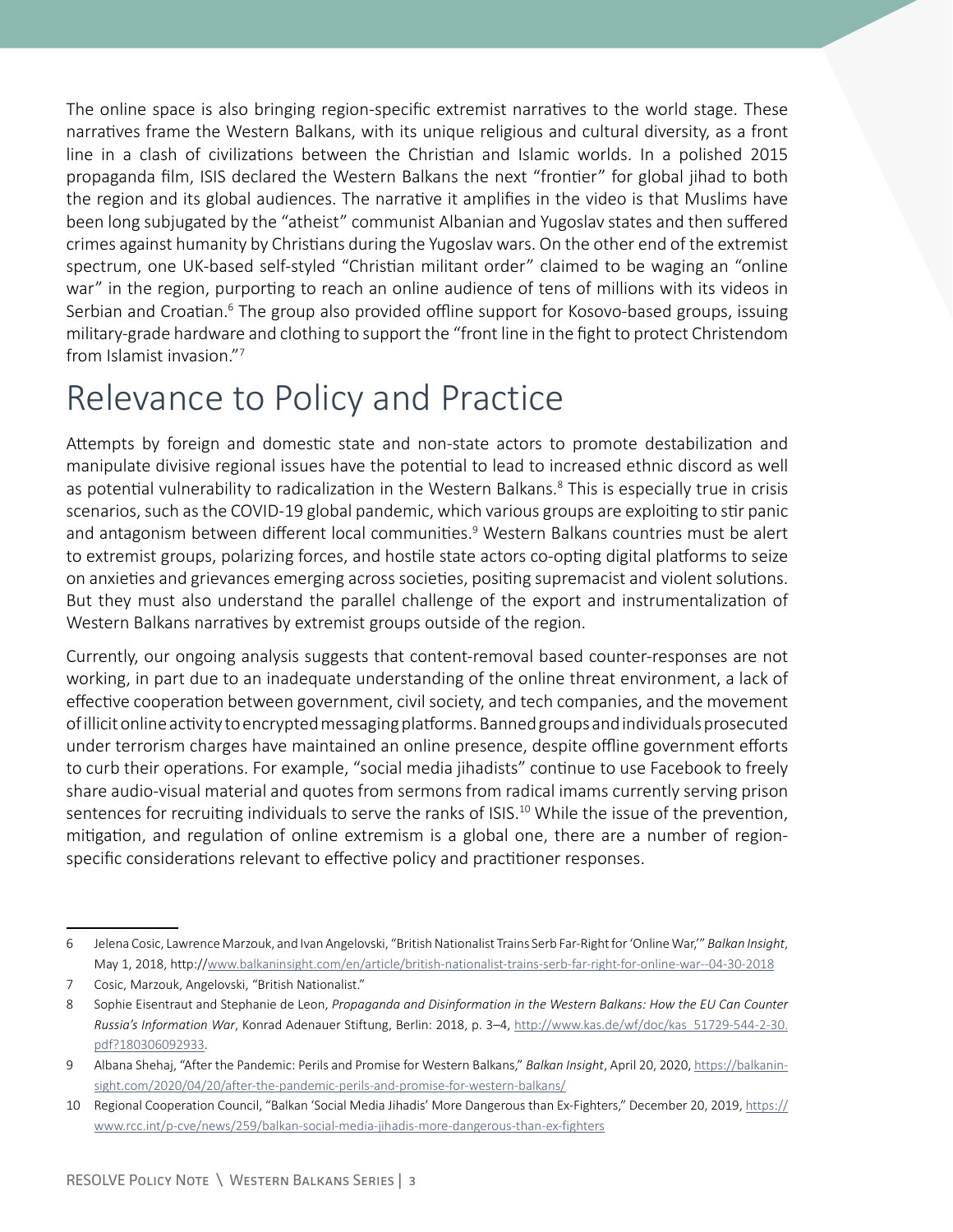#### Countering online radicalization has been held up as a priority by Western Balkan governments: 11

- » Serbia's CVE strategy affirms the importance of counter-messaging to counter online radicalization.
- » The Macedonian strategy discusses capacity building for local and religious communities to counter online extremism.
- » The Bosnian strategy emphasizes the importance of monitoring the online space, counternarratives, and limiting online propaganda.
- » The Albanian national strategy lays out a two-pronged approach to discredit, and in turn mitigate the influence of extremist propaganda.
- » The Kosovo strategy's section on online radicalization states that ISIS has been effective in providing online space to discuss and craft messages to seek recruits effectively.
- » The Montenegrin strategy proposes the establishment of an Internet Referral Unit to coordinate the identification of terrorist and violent extremist content with partners.

However, despite prioritization, there is little evidence of concrete initiatives and government-led activities to counter online extremist narratives, either regionally or at a national level.

While there have been a number of grassroots counter-narrative efforts, largely from Islamic groups seeking to rebut extremist religious interpretations, these efforts do not always benefit from domestic or international expert advice on strategic communications or from sufficient resources and support to effectively counter the threat from extremist group messaging. For example, one counter-narrative portal, Fol Tash (Speak Now), run by Islamic theologians, is trying to counter Islamist extremist narratives, but has been limited in its ability to reach and engage vulnerable audiences that might be most at risk from violent Islamist propaganda.<sup>12</sup> Reflective of a broader global deficit, efforts to counter Western Balkans-focused far-right extremism online

<sup>11</sup> Council of Ministers of the Republic of Albania (Decision no. 930*), Albanian National Strategy: Countering Violent Extremism*, Official Gazette of the Republic of Albania (203/2015), November 18, 2015, unofficial translation, [https://cve.gov.al/](https://cve.gov.al/wp-content/uploads/2018/11/strategjia-2018-me-ndryshime.pdf) [wp-content/uploads/2018/11/strategjia-2018-me-ndryshime.pdf](https://cve.gov.al/wp-content/uploads/2018/11/strategjia-2018-me-ndryshime.pdf); Republic of Kosovo, Office of the Prime Minister, *Strategy on Prevention of Violent Extremism And Radicalisation Leading to Terrorism 2015-2020*, (Prishtina: September 2015), [https://wb-iisg.com/wp-content/uploads/bp-attachments/6122/STRATEGY-on-PVERLT\\_parandalim\\_-\\_ENG.pdf](https://wb-iisg.com/wp-content/uploads/bp-attachments/6122/STRATEGY-on-PVERLT_parandalim_-_ENG.pdf); Bosnia and Herzegovina, Council of Ministers, *Strategy of Bosnia and Herzegovina for Preventing and Combating Terrorism 2015-2020*, (Sarajevo: 2015), [https://wb-iisg.com/wp-content/uploads/bp-attachments/6102/STRATEGIJA\\_ZA\\_BORBU\\_PROTIV\\_TEROR-](https://wb-iisg.com/wp-content/uploads/bp-attachments/6102/STRATEGIJA_ZA_BORBU_PROTIV_TERORIZMA_ENG.pdf)[IZMA\\_ENG.pdf](https://wb-iisg.com/wp-content/uploads/bp-attachments/6102/STRATEGIJA_ZA_BORBU_PROTIV_TERORIZMA_ENG.pdf); Government of Montenegro, Ministry of Justice, *Countering Violent Extremism Strategy 2016-2018*, (Podgorica: December 2015), [https://wb-iisg.com/wp-content/uploads/bp-attachments/6160/Countering-violent-extremism](https://wb-iisg.com/wp-content/uploads/bp-attachments/6160/Countering-violent-extremism-strategy-2016-2018.pdf)[strategy-2016-2018.pdf](https://wb-iisg.com/wp-content/uploads/bp-attachments/6160/Countering-violent-extremism-strategy-2016-2018.pdf); Government of the Republic of Macedonia National Committee for Countering Violent Extremism and Countering Terrorism, *National Counterterrorism Strategy of the Republic of Macedonia (2018-2022),* (Skopje: February 2018), [https://wb-iisg.com/wp-content/uploads/bp-attachments/6135/ct\\_national\\_strategy\\_eng\\_translation\\_sbu.pdf;](https://wb-iisg.com/wp-content/uploads/bp-attachments/6135/ct_national_strategy_eng_translation_sbu.pdf) Government of the Republic of Serbia, *National Strategy for the Prevention and Countering of Terrorism for 2017–2021*, [https://](https://wb-iisg.com/wp-content/uploads/bp-attachments/6200/Serbian-National-Strategy-for-the-prevention-and-countering-of-terrorism-for-2017-2021.docx.pdf) [wb-iisg.com/wp-content/uploads/bp-attachments/6200/Serbian-National-Strategy-for-the-prevention-and-countering-of](https://wb-iisg.com/wp-content/uploads/bp-attachments/6200/Serbian-National-Strategy-for-the-prevention-and-countering-of-terrorism-for-2017-2021.docx.pdf)[terrorism-for-2017-2021.docx.pdf](https://wb-iisg.com/wp-content/uploads/bp-attachments/6200/Serbian-National-Strategy-for-the-prevention-and-countering-of-terrorism-for-2017-2021.docx.pdf)

<sup>12</sup> Kelmendi and Jakupi, *Countering the Myths of IS*.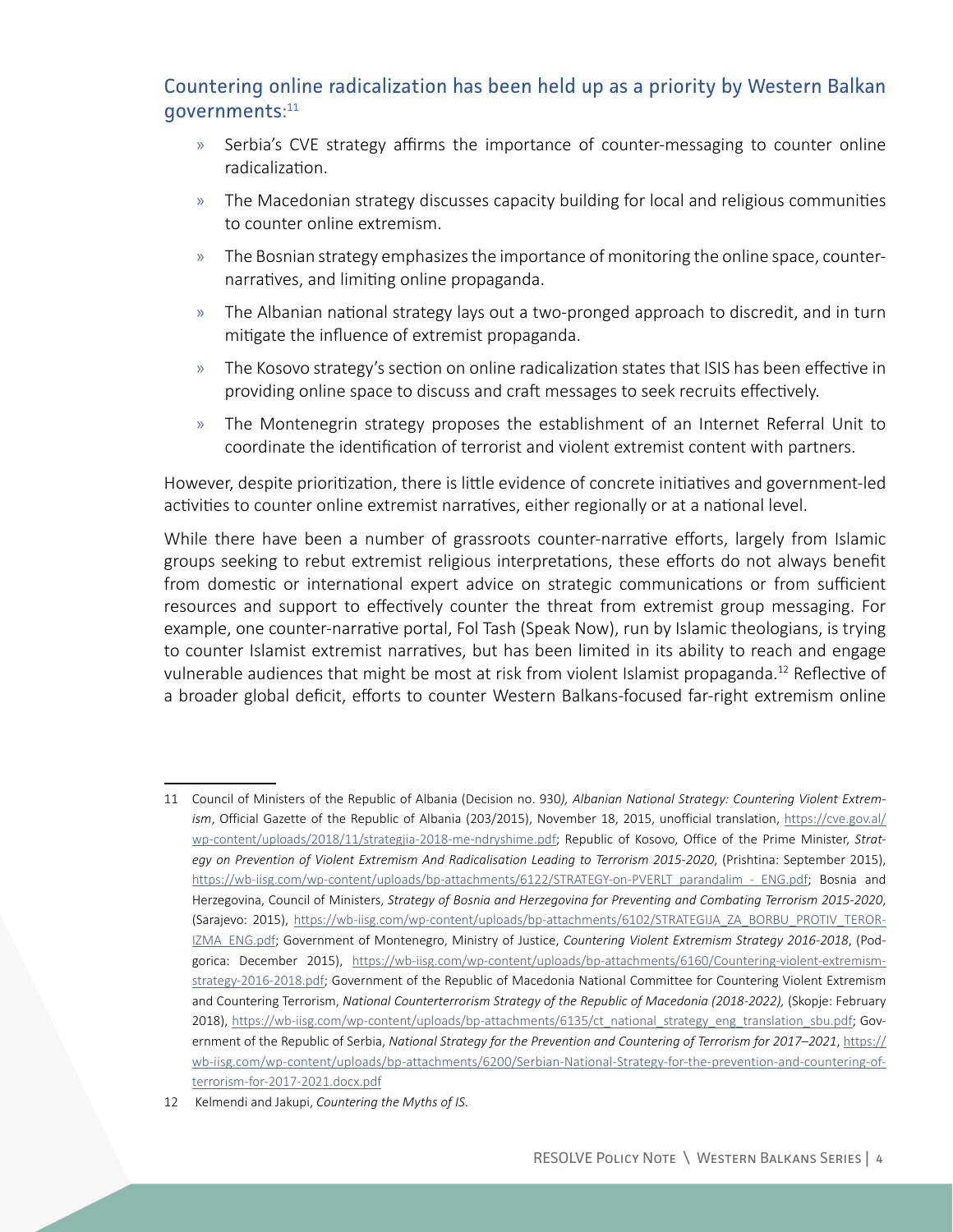were even less prevalent.<sup>13</sup> Generally, across social media and the wider web, online counterefforts have largely failed to gain traction and effectively contest extremist content in the online space.

Recognizing these deficits and gaps in regional and global responses, this Policy Note provides recommendations for policymakers and practitioners seeking to address and counter extremist activities and narratives focused on the Western Balkans in the online space before they create more harm.

# Policy Recommendations

### *Build our understanding of the dynamic threat landscape.*

An ongoing picture of the evolving threat is urgently required to inform strategic and effective responses from government, practitioners, civil society, and the private sector to effectively compete with violent extremist ideologies online and offline. As such, developing a robust data and response infrastructure is crucial. An improved data picture will allow governments to better understand the online harms associated with extremist narratives, disinformation and hate speech, and to identify the networks key to disseminating them, all the while ensuring that human rights and privacy are respected. It is especially key that such all of society efforts are transparent by design to protect against their potential co-optation for political goals.

Policymakers also need to recognize and respond to this changing landscape and the evolving organizational dynamics of violent extremism. In particular, governments must develop policy and legal frameworks that adequately address the increasingly decentralized, post-organizational and "crowdsourced" nature of far-right terrorism and ensure that they are not overly reliant on proscribed terrorist groups, which fail to capture the diversity of the contemporary online violent extremism threat. In parallel, governments should pursue greater efforts to respond to legal, but nonetheless harmful, content, such as online hate speech, by considering the applicability of a risk-based "duty of care" approach to encouraging platform regulation. This approach should focus on preserving user safety as well as helping civil society responses with greater resourcing and strengthened capacities to empower credible voices to fill this crucial gap.<sup>14</sup>

### *Invest in regional expertise to address language blind spots.*

Both jihadist and far-right extremist content in Western Balkan languages are prevalent in online spaces, with content in Albanian, Serbian, and Bosnian readily accessible on both social media platforms and through search engines.<sup>15</sup> While global technology firms purport to deliver a

<sup>13</sup> Jacob Davey, Henry Tuck and Amarnath Amarasingam, "An imprecise science: Assessing interventions for the prevention, disengagement and de-radicalisation of left and right-wing extremists", *ISD Global,* November 2019. [https://www.isdglobal.](https://www.isdglobal.org/wp-content/uploads/2019/11/An-imprecise-science.pdf) [org/wp-content/uploads/2019/11/An-imprecise-science.pdf](https://www.isdglobal.org/wp-content/uploads/2019/11/An-imprecise-science.pdf)

<sup>14</sup> An example of this type of programming is ISD's Online Civil Courage Initiative, which works across Europe to upskill and upscale civic responses to hate and extremism. [https://www.isdglobal.org/programmes/communications-technology/](https://www.isdglobal.org/programmes/communications-technology/online-civil-courage-initiative-2-2/) [online-civil-courage-initiative-2-2/](https://www.isdglobal.org/programmes/communications-technology/online-civil-courage-initiative-2-2/)

<sup>15</sup> Recent research on online extremism in the Western Balkans region has been conducted by a range of experts including Adrian Shtuni, the Tony Blair Institute for Global Change, Moonshot CVE, the Kosovar Center for Security Studies, and the Balkans Investigative Research Network.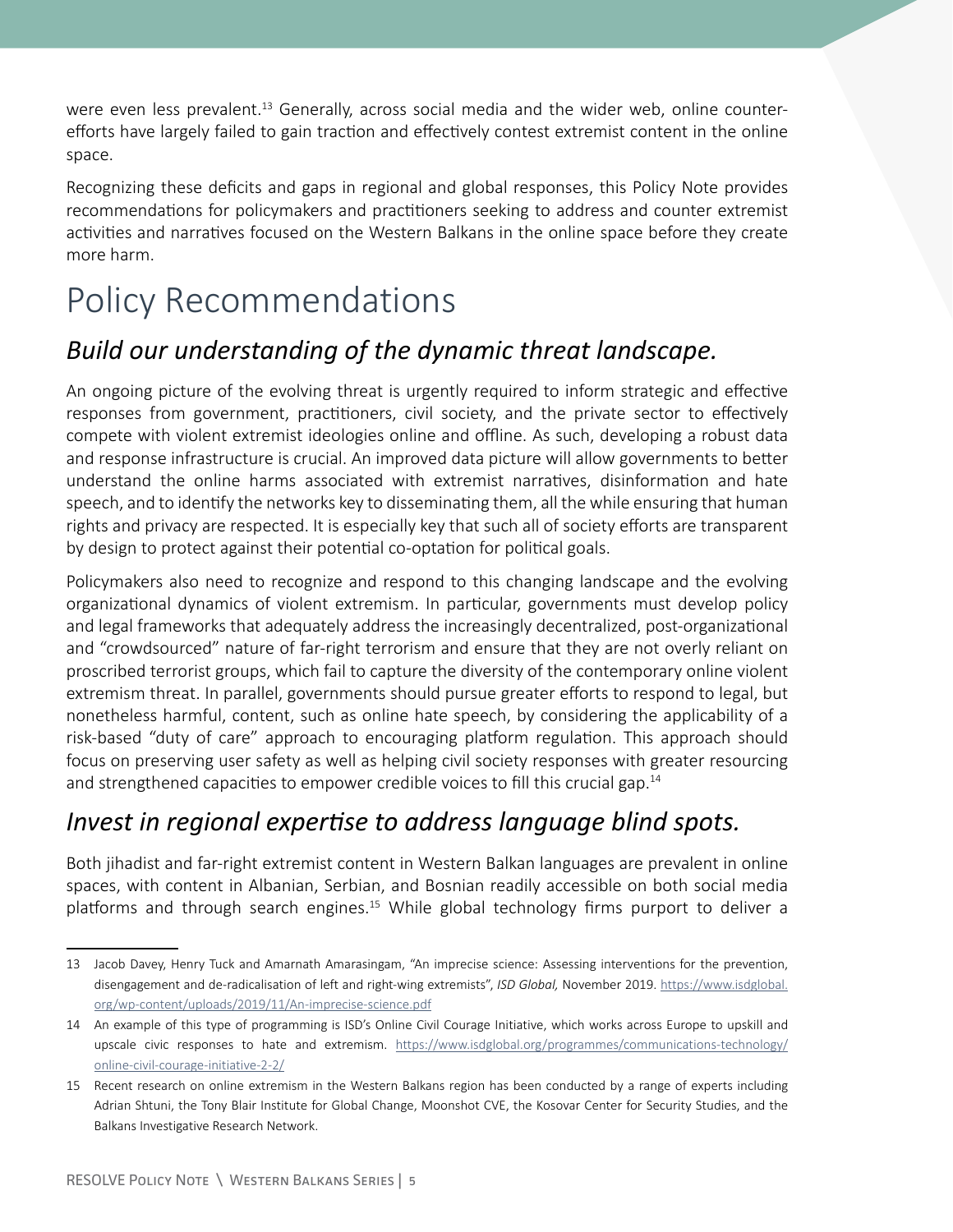consistent and standardized experience to users globally, effective platform governance requires a localized understanding of language and culture. As such, when implementing scaled responses to online extremism, global tech firms should invest in bolstering human subject matter expertise to ensure accurate understanding of the threats and challenges in the Western Balkans and strengthen policy enforcement capabilities and opportunities for redress. Since most social media companies do not have representatives in the Western Balkans, it is key to explore methods to strengthen cooperation with governments to jointly establish strategies to counter extremist messaging. A transparent process between governments and tech companies, in consultation with experts and civil society, should determine which online challenges meet the required thresholds for legal and regulatory action, in full respect of human rights.

### *Move beyond content moderation.*

Considerations around the regulation of technology platforms must move beyond just content moderation to addressing the algorithmic amplification of extremist messaging and the wider ecosystem of online extremism, including how search and recommendation algorithms may be guiding people towards extremist content online. While small steps have been made towards broadening counter efforts beyond just content removal, systematic efforts have not gotten off the ground. Recent releases from Facebook found limited responses by the company to deeper algorithmic challenges around online extremism, despite internal research in 2016 showing "64% of all extremist group joins are due to [the platform's] recommendation tools."<sup>16</sup>

## *Develop a regional response to a regional challenge.*

The threat from online extremism in the Western Balkans crosses border jurisdictions, which makes cross-national cooperation and support of neighboring countries key. This is especially important with language communities that stretch across borders. This challenge is recognized in the Joint Action Plan on Counter-Terrorism in the Western Balkans where governments in the region have committed to addressing terrorist content online by referring terrorist content to internet companies, and empowering civil society partners to develop effective alternative narratives.<sup>17</sup>

However, there is little detail on concrete mechanisms for collaboration. Western Balkan countries have flexibility in finding joint solutions to this problem. Establishing a regional task force that brings together relevant government departments, including law enforcement and electronic communications agencies, to identify regional threats, share experiences, and develop coordinated responses would enhance efforts to fight exploitation of the internet by extremist and terrorist actors. This could build on bi-annual EU-organized meetings for national P/CVE coordinators aimed at encouraging such collaboration. Bringing together policymakers and cross-sector experts to share knowledge and better understand the potential impact of responses to online harms including digital regulation, digital citizenship education, and communications interventions—will

<sup>16</sup> Jeff Horwitz and Deepa Seetharaman, "Facebook Executives Shut Down Efforts to Make the Site Less Divisive," *Wall Street Journal*, May 26, 2020, [https://www.wsj.com/articles/facebook-knows-it-encourages-division-top-executives-nixed-solu](https://www.wsj.com/articles/facebook-knows-it-encourages-division-top-executives-nixed-solutions-11590507499)[tions-11590507499](https://www.wsj.com/articles/facebook-knows-it-encourages-division-top-executives-nixed-solutions-11590507499)

<sup>17</sup> "Joint Action Plan on Counter-Terrorism for the Western Balkans," *European Commission*, October 5, 2018, [https://ec.europa.](https://ec.europa.eu/home-affairs/sites/homeaffairs/files/news/docs/20181005_joint-action-plan-counter-terrorism-western-balkans.pdf) [eu/home-affairs/sites/homeaffairs/files/news/docs/20181005\\_joint-action-plan-counter-terrorism-western-balkans.pdf](https://ec.europa.eu/home-affairs/sites/homeaffairs/files/news/docs/20181005_joint-action-plan-counter-terrorism-western-balkans.pdf)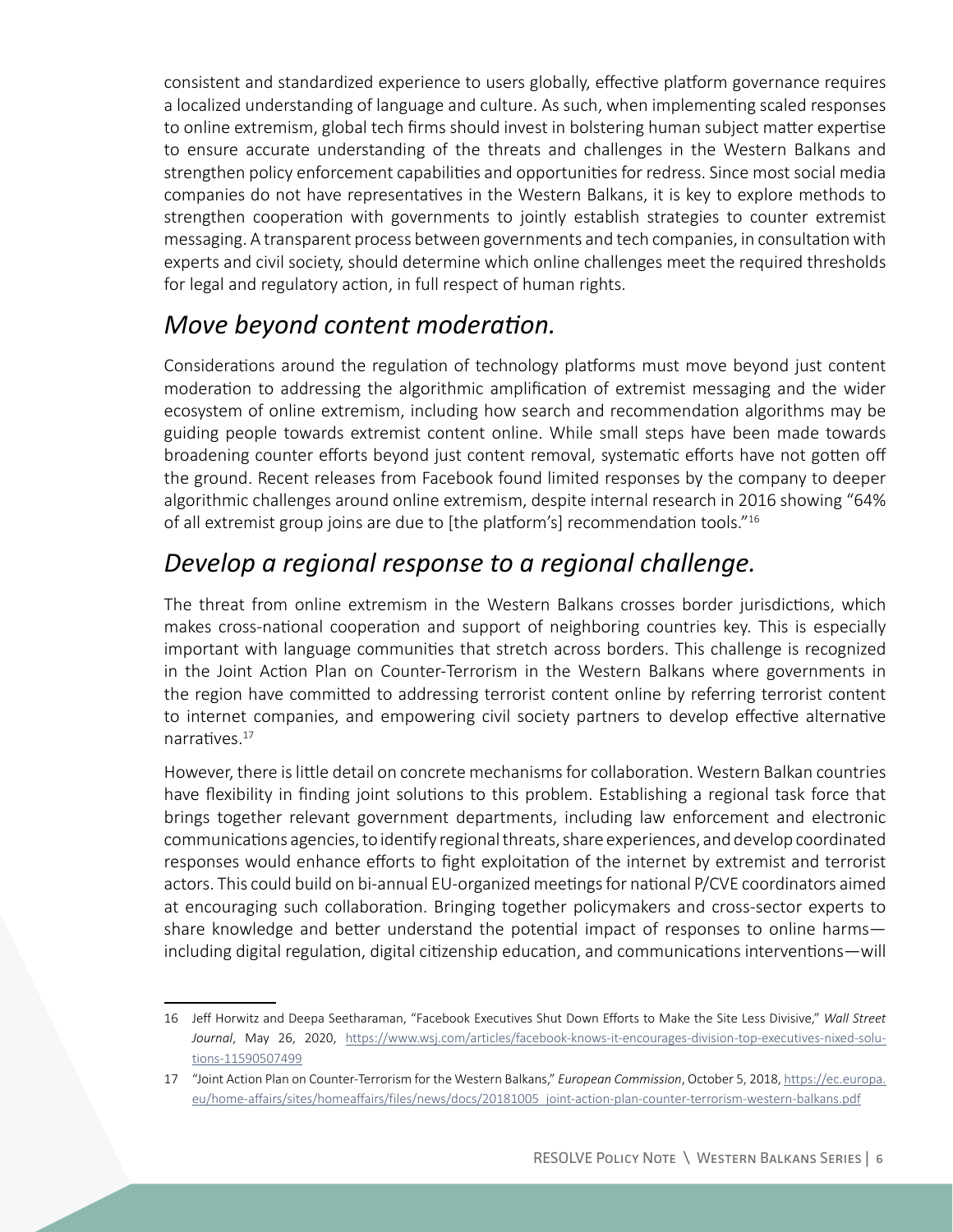help to undermine and counter the pernicious effects of online disinformation, hate speech, and extremism.<sup>18</sup>

### *Partner with broader civil society and local communities.*

A recent British Council report on extremism in the Western Balkans finds that surveyed individuals believe that counter-narratives need to be incorporated in strategic preventive programming in the region.<sup>19</sup> Nevertheless, Western Balkans states suffer from relatively low public trust rates in national government, so the effectiveness of any government strategic communications plan without the buy in and support of wider civil society will be limited.<sup>20</sup> Countering violent extremism efforts should employ a whole of society approach, to ensure there is community buyin and empowerment of civil society efforts to tackle violent extremism, which can bring unique resource, resonance, and credibility to such initiatives. Additionally, cities and local communities need to be engaged in this endeavor because extremism is manifested differently in different localities, and local authorities and organizations can offer tailor-made responses based on the unique context. $21$ 

There are some instructive local examples for what such a whole-of-society approach might look like in practice. The Strong Cities Network (SCN) has been supporting the establishment and operationalization of a "Local Prevention Network" model for driving municipality-led and civil society-supported approaches in Kumanovo, North Macedonia. In this context a multi-stakeholder entity called the Community Action Team is mandated to develop, coordinate, and deliver local strategies in line with the National CVE Strategy, as well as jointly plan and implement activities with governmental and non-governmental organizations tailored to key local priorities.<sup>22</sup> The Centre for Common Ground has also supported the development of Community Action Teams in the municipalities of Čair (Skopje), Gostivar, and Kičevo in North Macedonia, building on the local prevention model.<sup>23</sup>

### *Promote digital citizenship skills through civic education.*

The Media Literacy Index, compiled by the Open Society Institute, suggests that the Western

<sup>18</sup> ISD's Digital Policy Lab and Policy Planners Network seek to build an international 'community of practice' among policy makers and technology experts around digital policy issues [https://www.isdglobal.org/programmes/policy-government-advisory/](https://www.isdglobal.org/programmes/policy-government-advisory/policy-planners-network/) [policy-planners-network/](https://www.isdglobal.org/programmes/policy-government-advisory/policy-planners-network/)

<sup>19</sup> Vlado Azinović, *Regional Report: Understanding Violent Extremism in the Western Balkans*, British Council, 2018, [https://](https://www.britishcouncil.me/sites/default/files/erf_report_western_balkans_2018.pdf) [www.britishcouncil.me/sites/default/files/erf\\_report\\_western\\_balkans\\_2018.pdf](https://www.britishcouncil.me/sites/default/files/erf_report_western_balkans_2018.pdf)

<sup>20</sup> "Serbia the only WB country with more trust in the government than in the EU," European Western Balkans, August 6, 2019, [https://europeanwesternbalkans.com/2019/08/06/serbia-the-only-wb-country-with-more-trust-in-the-govern](https://europeanwesternbalkans.com/2019/08/06/serbia-the-only-wb-country-with-more-trust-in-the-government-than-in-the-eu/)[ment-than-in-the-eu/](https://europeanwesternbalkans.com/2019/08/06/serbia-the-only-wb-country-with-more-trust-in-the-government-than-in-the-eu/)

<sup>21</sup> The Strong Cities Network, a global network of mayors, municipal officials, and practitioners devoted to sharing best practices on countering violent extremism and polarisation, has a membership of 44 municipalities across the region that are devoted to the creation of resilient localities. It can facilitate the strengthening of partnerships and the development of strategic communication for cities. Moreover, through its Young Cities programming, the network has supported youth groups to develop youth-led community-based initiatives, some of them in the form of counter-narrative campaigns.

<sup>22</sup> Besim Dogani and Nayla Joy-Zein, "SCN's Local Prevention Network Model Expands to the Western Balkans," *Strong Cities Network*, October 9, 2019,<https://strongcitiesnetwork.org/en/lpn-model-expands-to-the-western-balkans/>

<sup>23</sup> For more on the Centre for Common Ground, see their website:<https://ccg.org.mk/>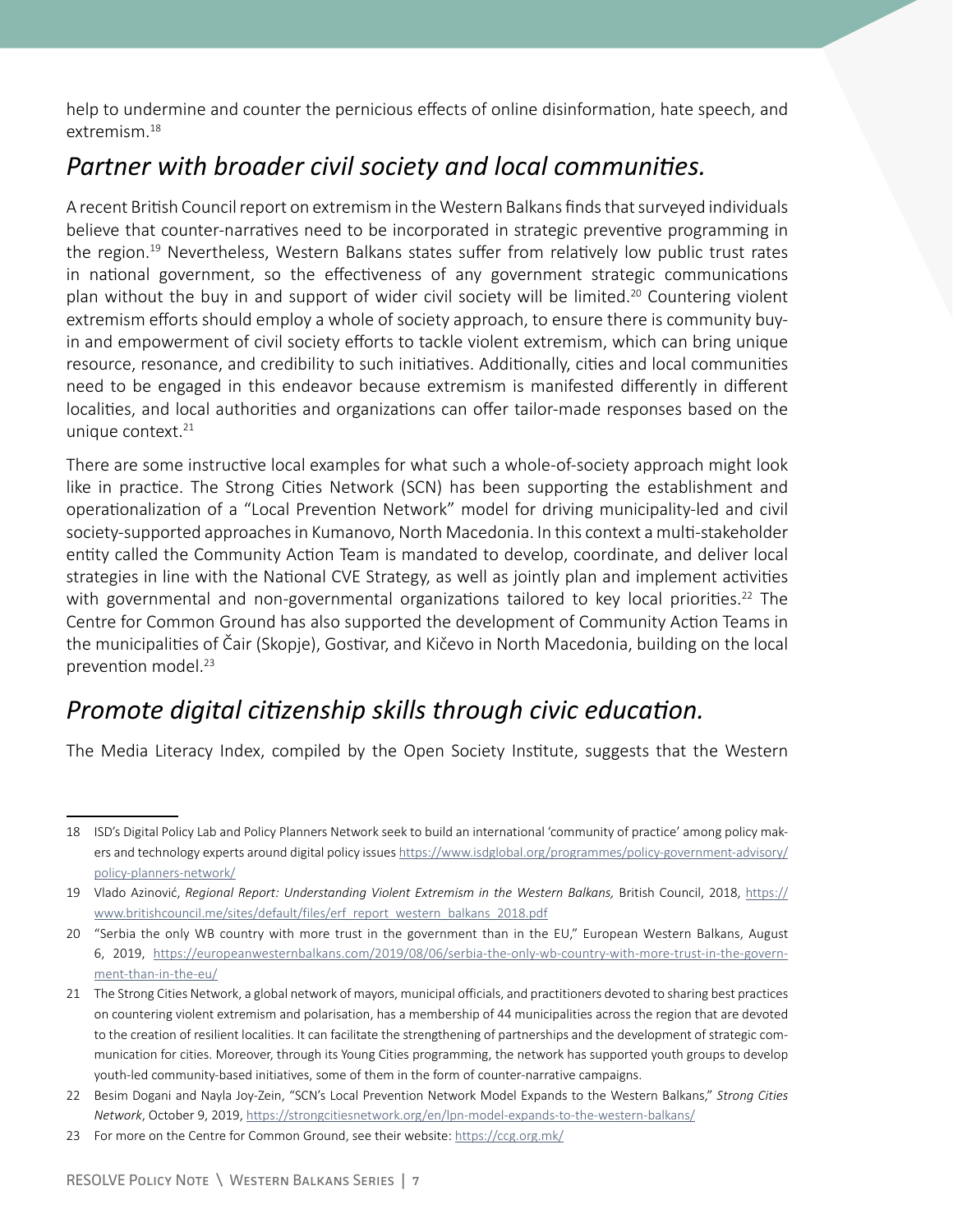Balkans is among the most vulnerable regions in Europe to potential online harms.<sup>24</sup> All Western Balkans states<sup>25</sup> were in the bottom two quintile for media literacy and resilience to disinformation, with North Macedonia having the lowest overall score in Europe.<sup>26</sup> Research suggests that digital literacy skills are key to building resilience against extremism, polarization, and radicalization.<sup>27</sup> Educating effective digital citizenship will be essential in equipping young people with the understanding, tools, and confidence necessary to navigate interrelated challenges both online and offline—including challenges posed by fake news, disinformation and conspiracy theories among the young and old alike. $28$ 

Through the active development of curricula, teacher training programs, and learning resources that deliver the knowledge and skills to develop critical thinking, promote open-minded attitudes, civic engagement, and inter-cultural co-existence, governments can build greater resilience to extremist narratives, malign influence campaigns, and other online harms. While the EU's 2019 Digital Agenda for the Western Balkans does focus on the promotion of digital literacy in the region, it is important that initiatives embed notions of positive citizenship in the digital sphere and foster resilience against a range of online harms.<sup>29</sup> These activities should not only be restricted to formal education but need to be expanded to informal education and awareness raising campaigns to ensure that not only youth, but older generations, which are equally affected by online harms, benefit from greater awareness and understanding of misinformation and extremist narratives in the online space.

## Conclusion

The Western Balkans faces a number of region-specific challenges and considerations around online extremism, stemming from its unique history, diverse demographics, and geopolitical positioning, which have important implications for coherent policymaking. However, within this broader regional context, considerably divergent national and sub-national policy and threat landscapes require locally tailored responses. This policy note lays out a series of concrete policy initiatives with particular relevance to the Western Balkans, ranging from upstream efforts to build resilience to online extremism, to downstream efforts to regulate harmful online content. These responses place an emphasis on potential avenues for regional cooperation and integrated efforts, recognizing that the challenge from online extremism facing the Western Balkans is inherently transnational, and will only be systematically addressed by a combination of countrylevel responses and coordinated regional initiatives.

<sup>24</sup> Marin Lessenski, "Just think about it: Findings of the Media Literacy Index 2019," *Open Society Institute*, Policy Brief 55, 2019, https://osis.bg/wp-content/uploads/2019/11/MediaLiteracyIndex2019 -ENG.pdf.

<sup>25</sup> Kosovo is not included in the study because of insufficient data.

<sup>26</sup> Lessenski, Just think about it.

<sup>27</sup> Louis Reynolds and Ralph Scott, *Digital Citizens: Countering Extremism Online* (London: Demos, 2016), [https://www.demos.](https://www.demos.co.uk/wp-content/uploads/2016/12/Digital-Citizenship-web-1.pdf) [co.uk/wp-content/uploads/2016/12/Digital-Citizenship-web-1.pdf](https://www.demos.co.uk/wp-content/uploads/2016/12/Digital-Citizenship-web-1.pdf).

<sup>28</sup> Ibid.

<sup>29</sup> Be Internet Citizens provides an example of an international curriculum aimed at embedding these skills. [https://internetciti](https://internetcitizens.withyoutube.com/)[zens.withyoutube.com/](https://internetcitizens.withyoutube.com/)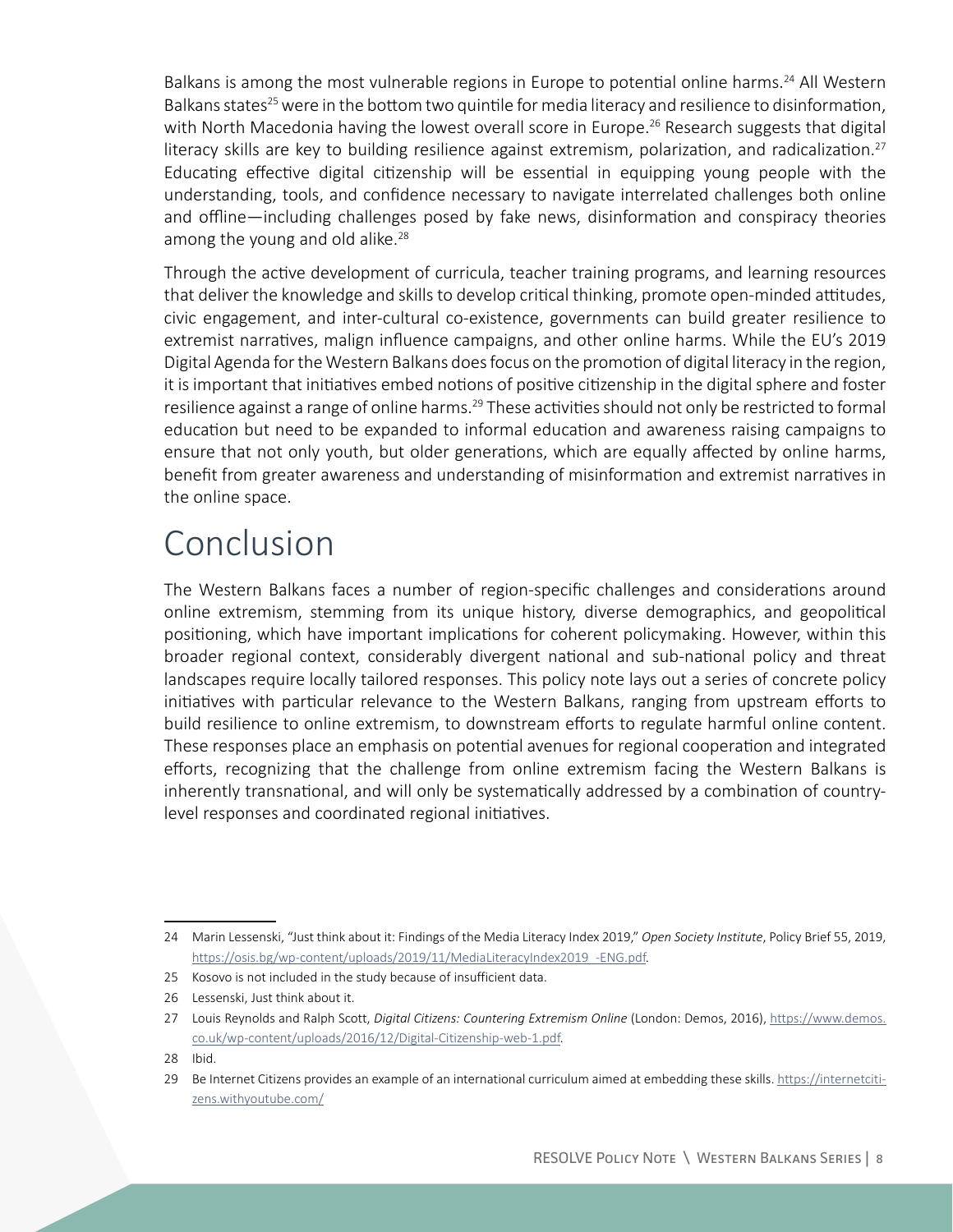# Suggested Further Reading

#### On Regional Extremism Challenges

- Azinović, Vlado. *Regional Report: Understanding Violent Extremism in the Western Balkans.* British Council Extremism Research Forum, 2018. [https://www.britishcouncil.me/sites/default/files/erf\\_report\\_](https://www.britishcouncil.me/sites/default/files/erf_report_western_balkans_2018.pdf) [western\\_balkans\\_2018.pdf](https://www.britishcouncil.me/sites/default/files/erf_report_western_balkans_2018.pdf)
- Beslin, Jelena, and Marija Ignjatijevic. *Balkan foreign fighters: from Syria to Ukraine*. Brussels: European Union Institute for Security Studies, 2017. [https://www.iss.europa.eu/sites/default/files/EUISSFiles/](https://www.iss.europa.eu/sites/default/files/EUISSFiles/Brief%2020%20Balkan%20foreign%20fighters.pdf) [Brief%2020%20Balkan%20foreign%20fighters.pdf](https://www.iss.europa.eu/sites/default/files/EUISSFiles/Brief%2020%20Balkan%20foreign%20fighters.pdf).
- Morina, Engjellushe, Beatrix Austin, Tim Jan Roetman, and Véronique Dudouet. *Community Perspectives on Preventing Violent Extremism: Lessons learned from the Western Balkans*. Berlin: Berghof Foundation, 2019. [https://www.berghof-foundation.org/fileadmin/redaktion/Publications/Other\\_](https://www.berghof-foundation.org/fileadmin/redaktion/Publications/Other_Resources/WB_PVE/CTR_PVE_WesternBalkans_Research_Report.pdf) [Resources/WB\\_PVE/CTR\\_PVE\\_WesternBalkans\\_Research\\_Report.pdf](https://www.berghof-foundation.org/fileadmin/redaktion/Publications/Other_Resources/WB_PVE/CTR_PVE_WesternBalkans_Research_Report.pdf)
- Stronski, Paul, and Annie Himes. *Russia's Game in the Balkans*. New York: Carnegie Endowment for International Peace, 2019. [https://carnegieendowment.org/files/Stronski\\_Himes\\_Balkans\\_](https://carnegieendowment.org/files/Stronski_Himes_Balkans_formatted.pdf) [formatted.pdf](https://carnegieendowment.org/files/Stronski_Himes_Balkans_formatted.pdf)

#### Country Level Profiles

- *Bosnia and Herzegovina: Understanding Perceptions of Violent Extremism and Foreign Influence*. Washington, DC: International Republican Institute, 2018. [https://www.iri.org/resource/new-bosnia](https://www.iri.org/resource/new-bosnia-and-herzegovina-poll-citizens-pessimistic-about-future-vulnerable-outside)[and-herzegovina-poll-citizens-pessimistic-about-future-vulnerable-outside](https://www.iri.org/resource/new-bosnia-and-herzegovina-poll-citizens-pessimistic-about-future-vulnerable-outside)
- *Bosnia's Dangerous Tango: Islam and Nationalism*. Sarajevo/Brussels: International Crisis Group, 2013. [https://www.crisisgroup.org/europe-central-asia/balkans/bosnia-and-herzegovina/bosnia-s](https://www.crisisgroup.org/europe-central-asia/balkans/bosnia-and-herzegovina/bosnia-s-dangerous-tango-islam-and-nationalism)[dangerous-tango-islam-and-nationalism](https://www.crisisgroup.org/europe-central-asia/balkans/bosnia-and-herzegovina/bosnia-s-dangerous-tango-islam-and-nationalism)
- *Kosovo Wide Assessment of Perceptions of Radicalisation at the Community Level*. Pristina: Republic of Kosovo, 2017. [http://www.ks.undp.org/content/dam/kosovo/docs/PVE/UNDP\\_KS-Wide%20](http://www.ks.undp.org/content/dam/kosovo/docs/PVE/UNDP_KS-Wide%20Assessment_eng_web.pdf) [Assessment\\_eng\\_web.pdf](http://www.ks.undp.org/content/dam/kosovo/docs/PVE/UNDP_KS-Wide%20Assessment_eng_web.pdf).
- Milanović,Boris. "Mapping Extremist Discourse among Serbian 4Chan /pol/ Users." In *Extremism and Violent Extremism in Serbia, 21st Century Manifestations of an Historical Challenge* edited by Valery Perry, April 2019.
- Qehaja, Florian, and Skender Perteshi. *The Unexplored Nexus: Issues of Radicalisation and Violent Extremism in Macedonia*, Pristina: Kosovar Centre for Security Studies, 2018. [http://www.qkss.org/repository/](http://www.qkss.org/repository/docs/Extremism_in_macedonia_402663.pdf) [docs/Extremism\\_in\\_macedonia\\_402663.pdf](http://www.qkss.org/repository/docs/Extremism_in_macedonia_402663.pdf).
- Shtuni, Adrian. *Dynamics of Radicalization and Violent Extremism in Kosovo.* Washington D.C.: United States Institute of Peace, Special Report 397, 2016. [https://www.usip.org/sites/default/files/SR397-](https://www.usip.org/sites/default/files/SR397-Dynamics-of-Radicalization-and-Violent-Extremism-in-Kosovo.pdf) [Dynamics-of-Radicalization-and-Violent-Extremism-in-Kosovo.pdf](https://www.usip.org/sites/default/files/SR397-Dynamics-of-Radicalization-and-Violent-Extremism-in-Kosovo.pdf)

#### On Existing Regional Policy Initiatives

- European Commission. "European Commission launches Digital Agenda for the Western Balkans." Press release, June 25, 2018. [http://europa.eu/rapid/press-release\\_IP-18-4242\\_en.htm](http://europa.eu/rapid/press-release_IP-18-4242_en.htm).
- OSCE. *The Role of Civil Society in Preventing and Countering Violent Extremism and Radicalization that Lead to Terrorism: A Guidebook for South-Eastern Europe*. Vienna: Organization for Security and Co-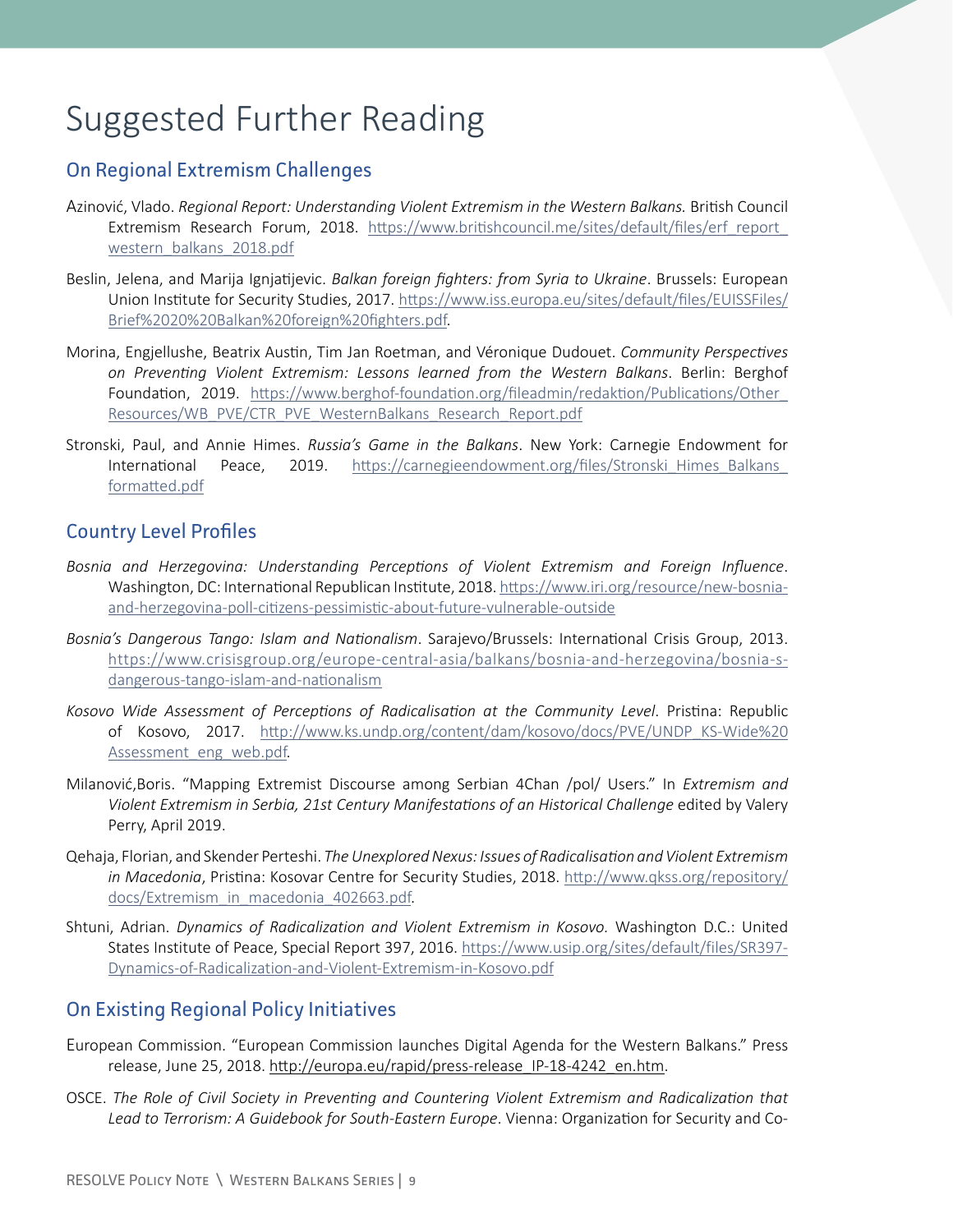operation in Europe (OSCE), 2018. [https://www.osce.org/files/f/documents/2/2/400241\\_1.pdf](https://www.osce.org/files/f/documents/2/2/400241_1.pdf).

Regional Cooperation Council. "Initiatives to Prevent/Counter Violent Extremism in South East Europe." August 9, 2016. [https://www.rcc.int/pubs/38/annual-report-of-the-secretary-general-of-the](https://www.rcc.int/pubs/38/annual-report-of-the-secretary-general-of-the-regional-cooperation-council-2017-2018)[regional-cooperation-council-2017-2018](https://www.rcc.int/pubs/38/annual-report-of-the-secretary-general-of-the-regional-cooperation-council-2017-2018).

### Sources

- Azinović, Vlado. *Regional Report: Understanding Violent Extremism in the Western Balkans*. British Council, 2018. [https://www.](https://www.britishcouncil.me/sites/default/files/erf_report_western_balkans_2018.pdf) [britishcouncil.me/sites/default/files/erf\\_report\\_western\\_balkans\\_2018.pdf](https://www.britishcouncil.me/sites/default/files/erf_report_western_balkans_2018.pdf).
- "Balkan Terror Trials Reveal Links to Western Europe." *Balkans Investigative Research Network*, January 9, 2018, [https://balkanin](https://balkaninsight.com/2018/01/09/balkan-terror-trials-reveal-links-to-western-europe-01-08-2018/)[sight.com/2018/01/09/balkan-terror-trials-reveal-links-to-western-europe-01-08-2018/](https://balkaninsight.com/2018/01/09/balkan-terror-trials-reveal-links-to-western-europe-01-08-2018/).
- Be Internet Citizens. <https://internetcitizens.withyoutube.com/>.
- Bernstein, Joseph. "The Internet's United Nations Of White Nationalists." *Buzzfeed News*, June 24, 2015, [https://www.buzzfeed](https://www.buzzfeednews.com/article/josephbernstein/the-internets-united-nations-of-white-nationalists)[news.com/article/josephbernstein/the-internets-united-nations-of-white-nationalists](https://www.buzzfeednews.com/article/josephbernstein/the-internets-united-nations-of-white-nationalists).
- Bosnia and Herzegovina, Council of Ministers. *Strategy of Bosnia and Herzegovina for Preventing and Combating Terrorism 2015- 2020*. Sarajevo: 2015. [https://wb-iisg.com/wp-content/uploads/bp-attachments/6102/STRATEGIJA\\_ZA\\_BORBU\\_PROTIV\\_](https://wb-iisg.com/wp-content/uploads/bp-attachments/6102/STRATEGIJA_ZA_BORBU_PROTIV_TERORIZMA_ENG.pdf) [TERORIZMA\\_ENG.pdf](https://wb-iisg.com/wp-content/uploads/bp-attachments/6102/STRATEGIJA_ZA_BORBU_PROTIV_TERORIZMA_ENG.pdf).
- Centre for Common Ground. <https://ccg.org.mk/>.
- Cosic, Jelena, Lawrence Marzouk, and Ivan Angelovski. "British Nationalist Trains Serb Far-Right for 'Online War,'" *Balkan Insight*, May 1, 2018. http:/[/www.balkaninsight.com/en/article/british-nationalist-trains-serb-far-right-for-online-war--04-30-2018](http://www.balkaninsight.com/en/article/british-nationalist-trains-serb-far-right-for-online-war--04-30-2018).
- Council of Ministers of the Republic of Albania (Decision no. 930*). Albanian National Strategy: Countering Violent Extremism*. Official Gazette of the Republic of Albania (203/2015), November 18, 2015, unofficial translation. [https://cve.gov.al/wp-content/](https://cve.gov.al/wp-content/uploads/2018/11/strategjia-2018-me-ndryshime.pdf) [uploads/2018/11/strategjia-2018-me-ndryshime.pdf](https://cve.gov.al/wp-content/uploads/2018/11/strategjia-2018-me-ndryshime.pdf).
- Davey, Jacob, Henry Tuck, and Amarnath Amarasingam. "An imprecise science: Assessing interventions for the prevention, disengagement and de-radicalisation of left and right-wing extremists." *ISD Global*, November 2019. [https://www.isdglobal.org/](https://www.isdglobal.org/wp-content/uploads/2019/11/An-imprecise-science.pdf) [wp-content/uploads/2019/11/An-imprecise-science.pdf](https://www.isdglobal.org/wp-content/uploads/2019/11/An-imprecise-science.pdf).
- Dogani, Besim, and Nayla Joy-Zein. "SCN's Local Prevention Network Model Expands to the Western Balkans." *Strong Cities Network*, October 9, 2019.<https://strongcitiesnetwork.org/en/lpn-model-expands-to-the-western-balkans/>.
- Eisentraut, Sophie, and Stephanie de Leon. *Propaganda and Disinformation in the Western Balkans: How the EU Can Counter Russia's Information War*. Berlin: Konrad Adenauer Stiftung, 2018. [http://www.kas.de/wf/doc/kas\\_51729-544-2-30.](http://www.kas.de/wf/doc/kas_51729-544-2-30.%20pdf?180306092933) [pdf?180306092933](http://www.kas.de/wf/doc/kas_51729-544-2-30.%20pdf?180306092933).
- Government of Montenegro, Ministry of Justice. *Countering Violent Extremism Strategy 2016-2018*. Podgorica: December 2015. <https://wb-iisg.com/wp-content/uploads/bp-attachments/6160/Countering-violent-extremism-strategy-2016-2018.pdf>.
- Government of the Republic of Macedonia National Committee for Countering Violent Extremism and Countering Terrorism. *National Counterterrorism Strategy of the Republic of Macedonia (2018-2022).* Skopje: February 2018. [https://wb-iisg.com/](https://wb-iisg.com/wp-content/uploads/bp-attachments/6135/ct_national_strategy_eng_translation_sbu.pdf) [wp-content/uploads/bp-attachments/6135/ct\\_national\\_strategy\\_eng\\_translation\\_sbu.pdf](https://wb-iisg.com/wp-content/uploads/bp-attachments/6135/ct_national_strategy_eng_translation_sbu.pdf).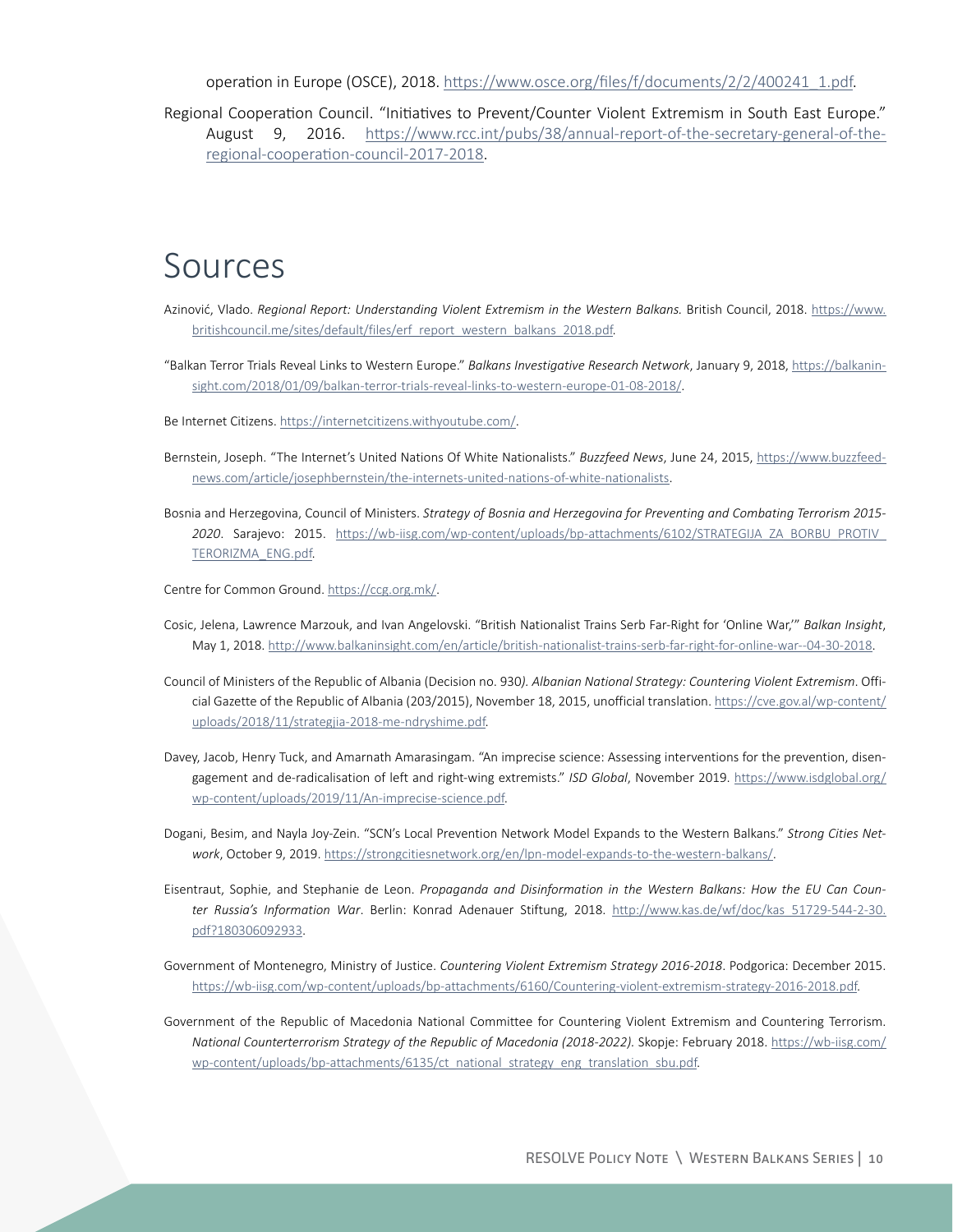- Government of the Republic of Serbia. *National Strategy for the Prevention and Countering of Terrorism for 2017–2021*. [https://](https://wb-iisg.com/wp-content/uploads/bp-attachments/6200/Serbian-National-Strategy-for-the-prevention-and-countering-of-terrorism-for-2017-2021.docx.pdf) [wb-iisg.com/wp-content/uploads/bp-attachments/6200/Serbian-National-Strategy-for-the-prevention-and-countering-of](https://wb-iisg.com/wp-content/uploads/bp-attachments/6200/Serbian-National-Strategy-for-the-prevention-and-countering-of-terrorism-for-2017-2021.docx.pdf)[terrorism-for-2017-2021.docx.pdf.](https://wb-iisg.com/wp-content/uploads/bp-attachments/6200/Serbian-National-Strategy-for-the-prevention-and-countering-of-terrorism-for-2017-2021.docx.pdf)
- Horwitz, Jeff, and Deepa Seetharaman. "Facebook Executives Shut Down Efforts to Make the Site Less Divisive." *Wall Street Journal*, 26 May 2020. <https://www.wsj.com/articles/facebook-knows-it-encourages-division-top-executives-nixed-solutions-11590507499>.
- Hussain, Murtaza. "From El Paso to Sarajevo: How White Nationalists have been Inspired by the Genocide of Muslims in Bosnia." *The Intercept,* 1 September 2019.<https://theintercept.com/2019/09/01/bosnian-genocide-mass-shootings/>.
- Institute for Strategic Dialogue (ISD). Digital Policy Lab and Policy Planners Network. [https://www.isdglobal.org/programmes/](https://www.isdglobal.org/programmes/policy-government-advisory/policy-planners-network/) [policy-government-advisory/policy-planners-network/](https://www.isdglobal.org/programmes/policy-government-advisory/policy-planners-network/).
- — —. Online Civil Courage Initiative. [https://www.isdglobal.org/programmes/communications-technology/](https://www.isdglobal.org/programmes/communications-technology/online-civil-courage-initiative-2-2/) [online-civil-courage-initiative-2-2/](https://www.isdglobal.org/programmes/communications-technology/online-civil-courage-initiative-2-2/).
- "Joint Action Plan on Counter-Terrorism for the Western Balkans." European Commission, October 5, 2018. [https://ec.europa.eu/](https://ec.europa.eu/home-affairs/sites/homeaffairs/files/news/docs/20181005_joint-action-plan-counter-terrorism-western-balkans.pdf) [home-affairs/sites/homeaffairs/files/news/docs/20181005\\_joint-action-plan-counter-terrorism-western-balkans.pdf](https://ec.europa.eu/home-affairs/sites/homeaffairs/files/news/docs/20181005_joint-action-plan-counter-terrorism-western-balkans.pdf).
- Kelmendi, Vesë, and Rudinë Jakupi. *Countering the Myths of IS: How to Counter the IS Narrative Online? The Case of Albanian-Speaking Countries*. Prishtina: Kosovo Centre for Security Studies, 2019. [http://www.qkss.org/repository/docs/Countering-](http://www.qkss.org/repository/docs/Countering-ISIS-myths-eng_724280.pdf)[ISIS-myths-eng\\_724280.pdf](http://www.qkss.org/repository/docs/Countering-ISIS-myths-eng_724280.pdf).
- Marin Lessenski, "Just think about it: Findings of the Media Literacy Index 2019," *Open Society Institute*, Policy Brief 55, 2019, [https://osis.bg/wp-content/uploads/2019/11/MediaLiteracyIndex2019\\_-ENG.pdf](https://osis.bg/wp-content/uploads/2019/11/MediaLiteracyIndex2019_-ENG.pdf).
- Milekic, Sven. "Croatia's Far Right Draws Strength from Diaspora." *Balkan Insight*, January 5, 2018. [https://balkaninsight.](https://balkaninsight.com/2018/01/05/croatian-far-right-draws-strength-from-diaspora-01-04-2018/) [com/2018/01/05/croatian-far-right-draws-strength-from-diaspora-01-04-2018/](https://balkaninsight.com/2018/01/05/croatian-far-right-draws-strength-from-diaspora-01-04-2018/).
- Regional Cooperation Council. "Balkan 'Social Media Jihadis' More Dangerous than Ex-Fighters." December 20, 2019. [https://](https://www.rcc.int/p-cve/news/259/balkan-social-media-jihadis-more-dangerous-than-ex-fighters) [www.rcc.int/p-cve/news/259/balkan-social-media-jihadis-more-dangerous-than-ex-fighters](https://www.rcc.int/p-cve/news/259/balkan-social-media-jihadis-more-dangerous-than-ex-fighters).
- Republic of Kosovo, Office of the Prime Minister. *Strategy on Prevention of Violent Extremism and Radicalisation Leading to Terrorism 2015-2020*. Prishtina: September 2015. [https://wb-iisg.com/wp-content/uploads/bp-attachments/6122/STRATEGY-on-](https://wb-iisg.com/wp-content/uploads/bp-attachments/6122/STRATEGY-on-PVERLT_parandalim_-_ENG.pdf)PVERLT\_parandalim - ENG.pdf.
- Reynolds, Louis, and Ralph Scott. *Digital Citizens: Countering Extremism Online.* London: Demos, 2016. [https://www.demos.co.uk/](https://www.demos.co.uk/wp-content/uploads/2016/12/Digital-Citizenship-web-1.pdf) [wp-content/uploads/2016/12/Digital-Citizenship-web-1.pdf](https://www.demos.co.uk/wp-content/uploads/2016/12/Digital-Citizenship-web-1.pdf).
- "Serbia the only WB country with more trust in the government than in the EU." *European Western Balkans,* August 6, 2019. [https://europe](https://europeanwesternbalkans.com/2019/08/06/serbia-the-only-wb-country-with-more-trust-in-the-government-than-in-the-eu/)[anwesternbalkans.com/2019/08/06/serbia-the-only-wb-country-with-more-trust-in-the-government-than-in-the-eu/](https://europeanwesternbalkans.com/2019/08/06/serbia-the-only-wb-country-with-more-trust-in-the-government-than-in-the-eu/).
- Shehaj, Albana. "After the Pandemic: Perils and Promise for Western Balkans." *Balkan Insight*, April 20, 2020. [https://balkaninsight.](https://balkaninsight.com/2020/04/20/after-the-pandemic-perils-and-promise-for-western-balkans/) [com/2020/04/20/after-the-pandemic-perils-and-promise-for-western-balkans/](https://balkaninsight.com/2020/04/20/after-the-pandemic-perils-and-promise-for-western-balkans/).